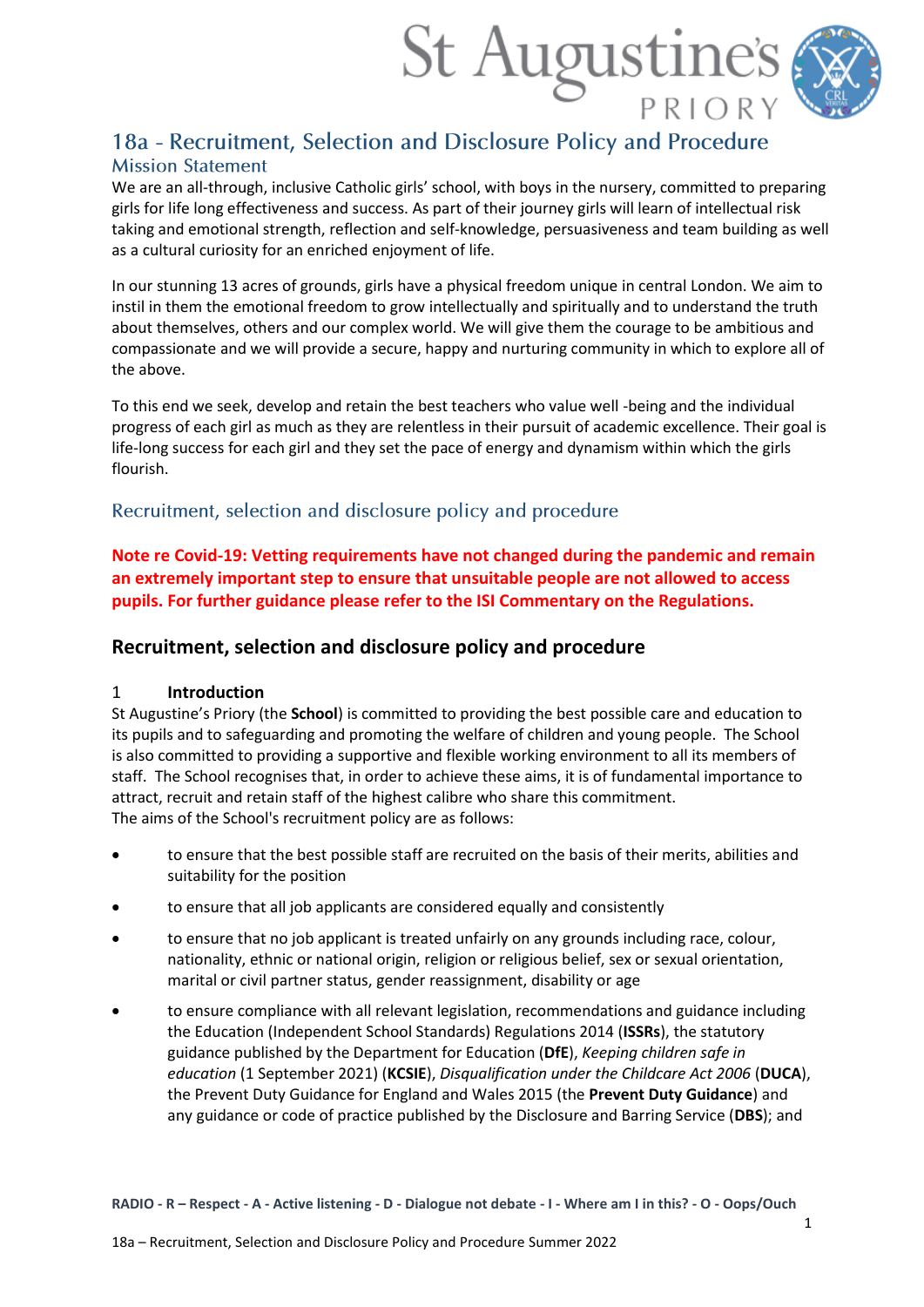• to ensure that the School meets its commitment to safeguarding and promoting the welfare of children and young people by carrying out all necessary pre-employment checks.

As a Catholic School the School reserves the right to express a preference for Catholic candidates only for certain teaching roles.

Employees involved in the recruitment and selection of staff are responsible for familiarising themselves with and complying with the provisions of this policy.

### 2 **Data protection**

The School is legally required to carry out the pre-appointment checks detailed in this procedure. Staff and prospective staff will be required to provide certain information to the School to enable the School to carry out the checks that are applicable to their role. The School will also be required to provide certain information to third parties, such as the Disclosure and Barring Service and the Teaching Regulation Agency. Failure to provide requested information may result in the School not being able to meet its employment, safeguarding or legal obligations. The School will process personal information in accordance with its Staff Privacy Notice.

### 3 **Recruitment and selection procedure**

The School will ensure that those in involved with the recruitment and employment of staff to work with children have received appropriate safer recruitment training. This will be done in line with KCSIE 2021.

All applicants for employment will be required to complete an **application form** containing questions about their academic and employment history and their suitability for the role. Incomplete application forms will be returned to the applicant where the deadline for completed application forms has not passed. Should there be any gaps in academic or employment history, a satisfactory explanation must be provided. A curriculum vitae will not be accepted in place of the completed application form. The application form will show that barring information is requested. It also requests

- Personal details;
- Current and former names, current address and national insurance number;
- Details of their present (or last) employment and reason for leaving;
- Full employment history, (since leaving school, including education, employment and voluntary work) including reasons for any gaps in employment;
- Qualifications; the awarding body and date of award;
- Details of referees/references (see below);
- A statement of the personal qualities and experience that the applicant believes are relevant to their suitability for the post advertised and how they meet the person specification.

Applicants will receive a job description and person specification for the role applied for. Application forms, job descriptions, person specifications, this policy and the School's child protection policy are available to download from the School's website and can be printed and forwarded to applicants on request.

The School will then conduct a shortlisting exercise by reviewing all application forms received in order to determine which applicants will be invited for interview. The shortlisting exercise will usually be conducted by two members of staff who will ideally also be involved in the interview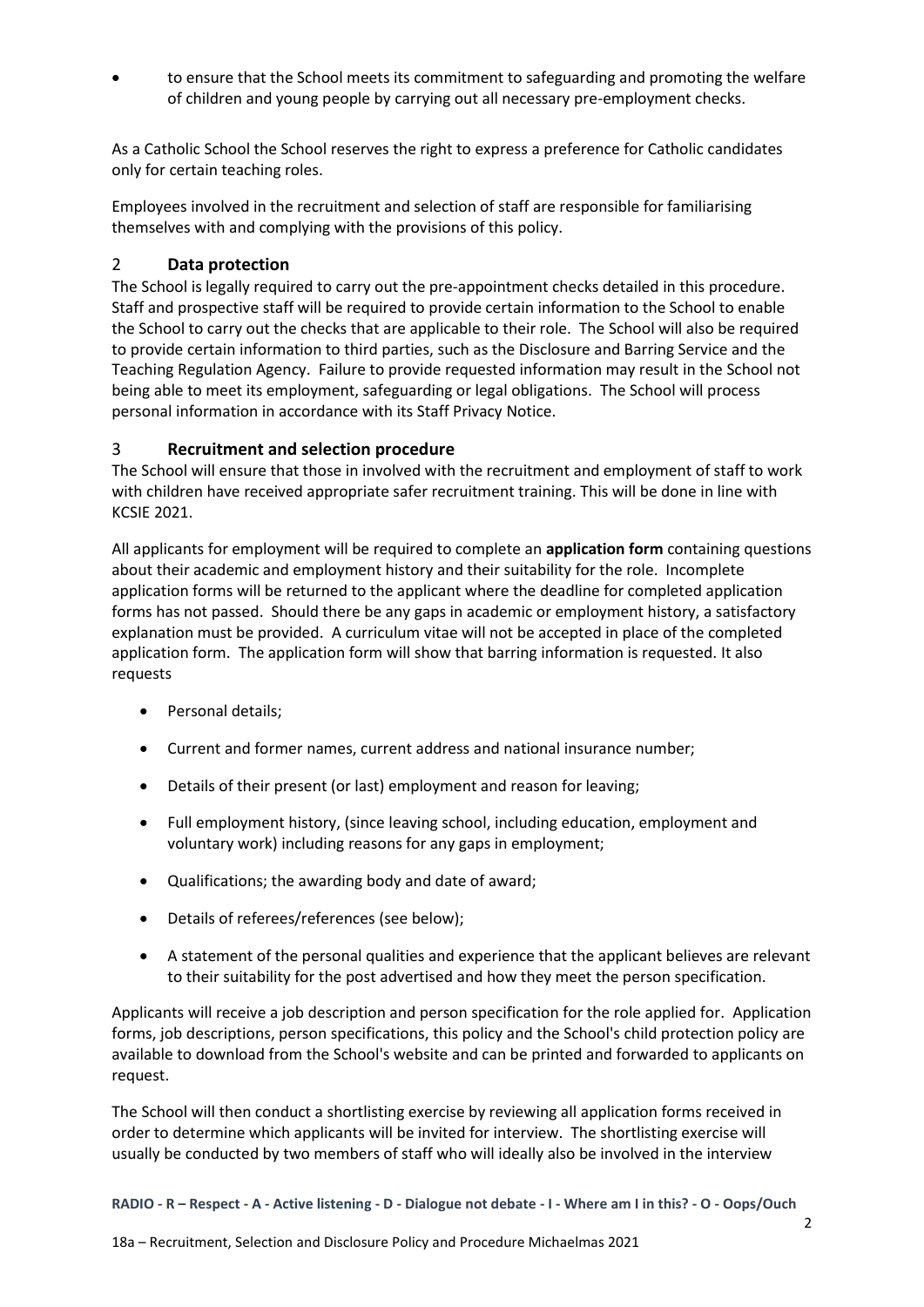process. Interviewers will use structured questions and will areas of concern or those lacking in clarity.

Shortlisted applicants will be invited to attend a **formal interview** at which their skills and experience will be discussed in more detail. All shortlisted applicants will be tested at interview about their suitability to work with children.

All shortlisted applicants will be required to complete a self-declaration form prior to interview in which they will be asked to provide information about their criminal records history and other factors relevant to their suitability to work with children. This information will be considered and discussed with applicants at interview.

If it is decided to make an offer of employment following the **formal interview**, any such offer will be conditional on the following:

- the agreement of a mutually acceptable start date and the signing of a contract incorporating the School's standard terms and conditions of employment
- verification of the applicant's identity (where that has not previously been verified)
- verification of qualifications, whether professional or otherwise, which the School takes into account in making the appointment decision, or which are referred to in the application form, whether a requirement for the role or not
- verification of the applicant's employment history
- the receipt of two references (one of which must be from the applicant's most recent employer) which the School considers to be satisfactory
- for positions which involve "teaching work", information about whether the applicant has ever been referred to, or is the subject of a sanction, restriction or prohibition issued by the Teaching Regulation Agency which renders them unable or unsuitable to work at the School
- for applicants who have carried out teaching work outside the UK, information about whether the applicant has ever been referred to, or is the subject of a sanction issued by a regulator of the teaching profession in any other country which renders them unable or unsuitable to work at the School
- where the position amounts to "regulated activity (see section [4.3.2](#page-6-0) below) the receipt of an enhanced disclosure from the DBS which the School considers to be satisfactory
- where the position amounts to "regulated activity" (see sectio[n 4.3.2](#page-6-0) below) confirmation that the applicant is not named on the Children's Barred List\*
- information about whether the applicant has ever been subject to a direction under section 142 of the Education Act 2002 which renders them unable or unsuitable to work at the School
- for management positions, information about whether the applicant has ever been referred to the Department for Education, or is the subject of a direction under section 128 of the Education and Skills Act 2008 which renders them unable or unsuitable to work at the School
- confirmation that the applicant is not disqualified from acting as a trustee / governor or senior manager of a charity under the Charities Act 2011 (if applicable, see section [4.6](#page-9-0) below)
- confirmation that the applicant is not disqualified from working in connection with early or later years provision (if applicable, see section [4.7](#page-10-0) below)
- verification of the applicant's medical fitness (mental and physical) for the role (see section [4.8](#page-13-0) below)
- **RADIO - R – Respect - A - Active listening - D - Dialogue not debate - I - Where am I in this? - O - Oops/Ouch**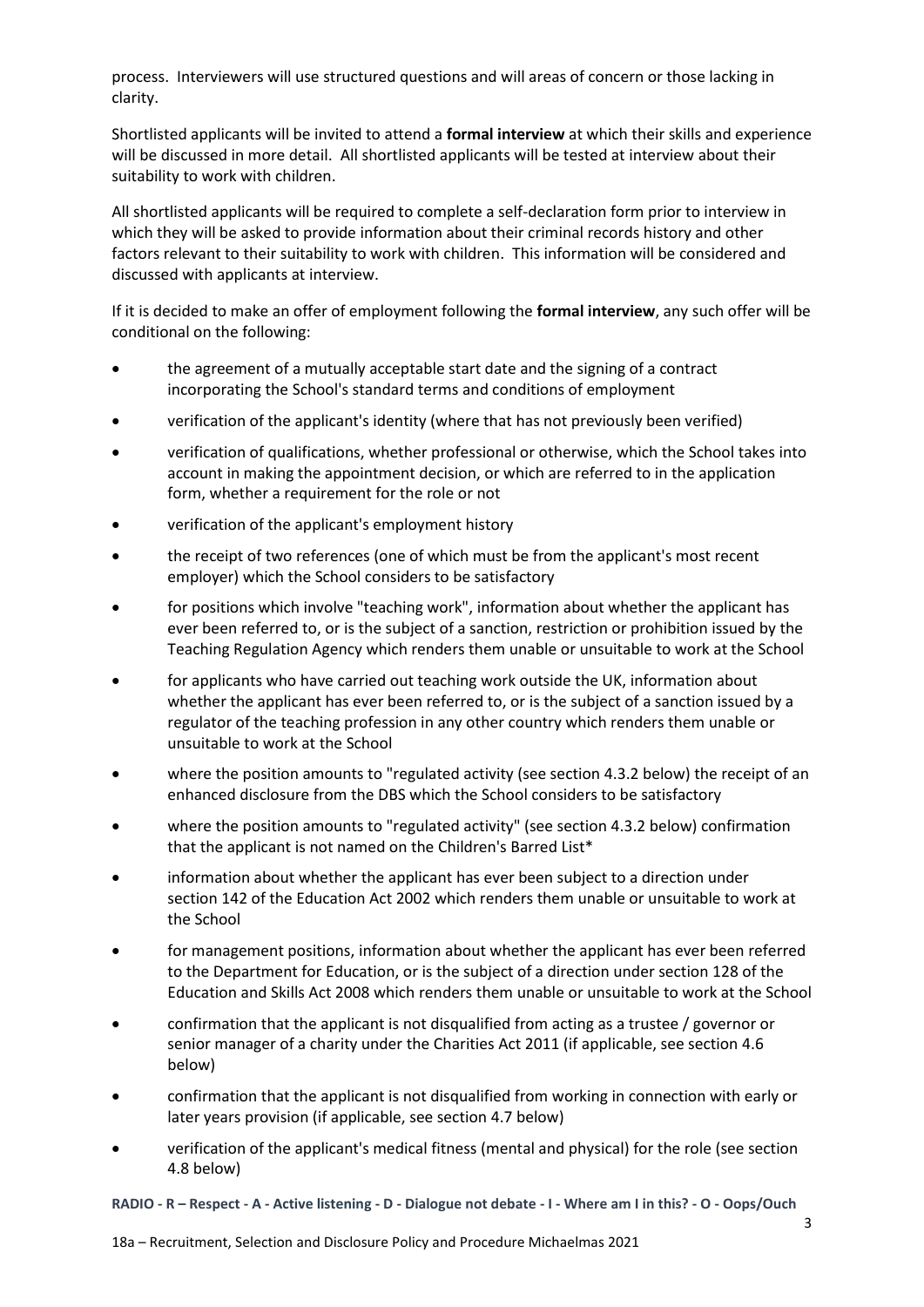- verification of the applicant's right to work in the UK; and
- any further checks which the School decides are necessary as a result of the applicant having lived or worked outside of the UK which may include an overseas criminal records check, certificate of good conduct or professional references.

**\*The School is not permitted to check the Children's Barred List unless an individual will be engaging in "regulated activity". The School is required to carry out an enhanced DBS check for all staff, supply staff and governors who will be engaging in regulated activity. However, the School can also carry out an enhanced DBS check on a person who would be carrying out regulated activity but for the fact that they do not carry out their duties frequently enough i.e. roles which would amount to regulated activity if carried out more frequently.**

**Whether a position amounts to "regulated activity" must therefore be considered by the School in order to decide which checks are appropriate. It is however likely that in nearly all cases the School will be able to carry out an enhanced DBS check and a Children's Barred List check.**

### 4 **Pre-employment checks**

In accordance with the recommendations set out in KCSIE, DUCA and the requirements of the ISSRs the School carries out a number of pre-employment checks in respect of all prospective staff.

In addition to the checks set out below, the School reserves the right to obtain such formal or informal background information about an applicant as is reasonable in the circumstances to determine whether they are suitable to work at the School. This may include internet and social media searches.

In fulfilling its obligations the School does not discriminate on the grounds of race, colour, nationality, ethnic or national origin, religion or religious belief, sex or sexual orientation, marital or civil partner status, gender reassignment, disability or age.

## <span id="page-3-0"></span>4.1 **Verification of identity, address, right to work in the UK and qualifications**

All applicants who are invited to an interview will be required to bring with them evidence of their identity, right to work in the UK, address and qualifications.

The School asks for this information at interview to ensure that the person attending interview is who they claim to be, that they are permitted to work for the School if appointed and that they hold appropriate qualifications.

**Identity and address**: all applicants must bring with them to interview, original documents which evidence their identity and address as set out below and in the list of valid identity documents at [Appendix 1](#page-17-0) (these requirements comply with DBS identity checking guidelines):

- one document from Group 1<sup>\*</sup>; and
- two further documents from either of Group 1\*, Group 2a or Group 2b, one of which must verify the applicant's current address; and

(\*applicants must always provide their birth certificate as one form of identity unless there is good reason why this cannot be provided).

Where an applicant claims to have changed their name by deed poll or any other means (e.g. marriage, adoption, statutory declaration) they will be required to provide documentary evidence of the change. They will also be required to provide their birth certificate.

The School asks for the date of birth of all applicants in order to verify identity and check for any unexplained discrepancies in the employment and education history. The School does not discriminate on the grounds of age.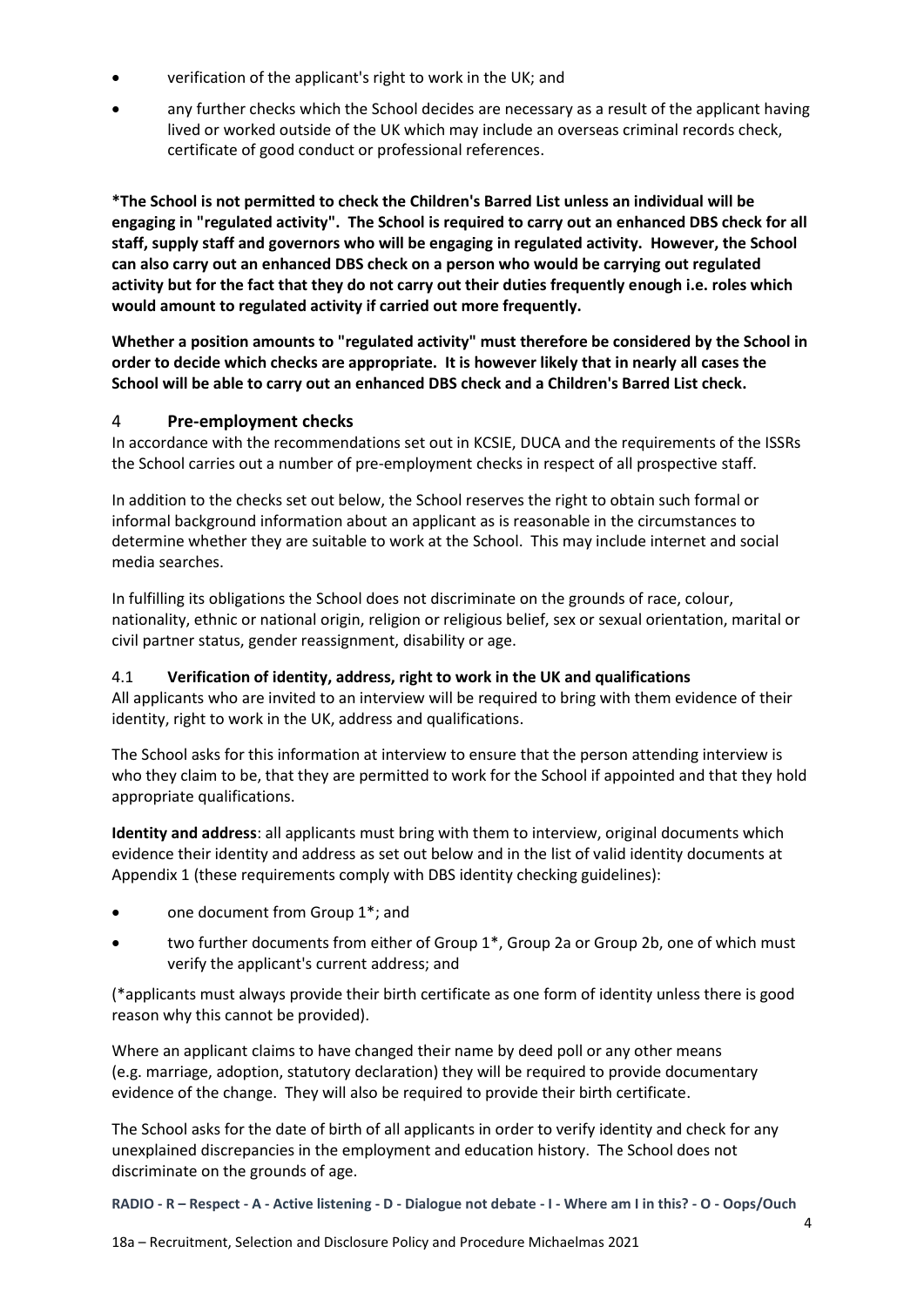**Right to work in the UK**: all applicants must also bring to interview a valid form of evidence which confirms their right to work in the UK. Valid forms of evidence can be found in the Home Office 'Right to Work Checklist': (Right to work checklist (publishing.service.gov.uk)).

The School will check this evidence in accordance with the Home Office 'Code of Practice on preventing illegal working: Civil penalty scheme for employers: 1 July 2021' (Code of practice on preventing illegal working (publishing.service.gov.uk)).

**Qualifications**: all applicants must also bring to interview original documents which evidence any educational and professional qualifications referred to in their application form and / or which the School requests.

The School will use the Teaching Regulation Agency's employer access service to verify any award of qualified teacher status and the completion of Teachers induction or probation.

#### 4.2 **References**

References will be taken up on short listed applicants prior to interview in line with KCSIE 2021. Please note that no questions will be asked about health or medical fitness prior to any offer of employment being made.

All offers of employment will be subject to the receipt of a minimum of two references which are considered satisfactory by the School. One of the references must be from the applicant's current or most recent employer and must be prepared by a senior person with appropriate authority. If the current / most recent employment does / did not involve work with children, then the second reference should be from the employer with whom the applicant most recently worked with children. Neither referee should be a relative or someone known to the applicant solely as a friend.

All referees will be asked whether they believe the applicant is suitable for the job for which they have applied and whether they have any reason to believe that the applicant is unsuitable to work with children. All referees will be sent a copy of the job description and person specification for the role for which the applicant has applied. If the referee is a current or previous employer, they will also be asked to confirm the following:

- the applicant's dates of employment, salary, job title / duties, reason for leaving, performance, sickness\* and disciplinary record
- whether the applicant has ever been the subject of disciplinary procedures involving issues related to the safety and welfare of children (including any in which the disciplinary sanction has expired), except where the issues were deemed to have resulted from allegations which were found to be unsubstantiated, unfounded, false or malicious
- whether any allegations or concerns have been raised about the applicant that relate to the safety and welfare of children or young people or behaviour towards children or young people, except where the allegation or concerns were found to be unsubstantiated, unfounded, false or malicious
- whether the applicant could be considered to be involved in "extremism" (see the definition of "extremism" at sectio[n 7](#page-14-0) below).

(\*questions about health or sickness records will only be included in reference requests sent out after the offer of employment has been made.)

The School will only accept references obtained directly from the referee and it will not rely on references or testimonials provided by the applicant or on open references or testimonials.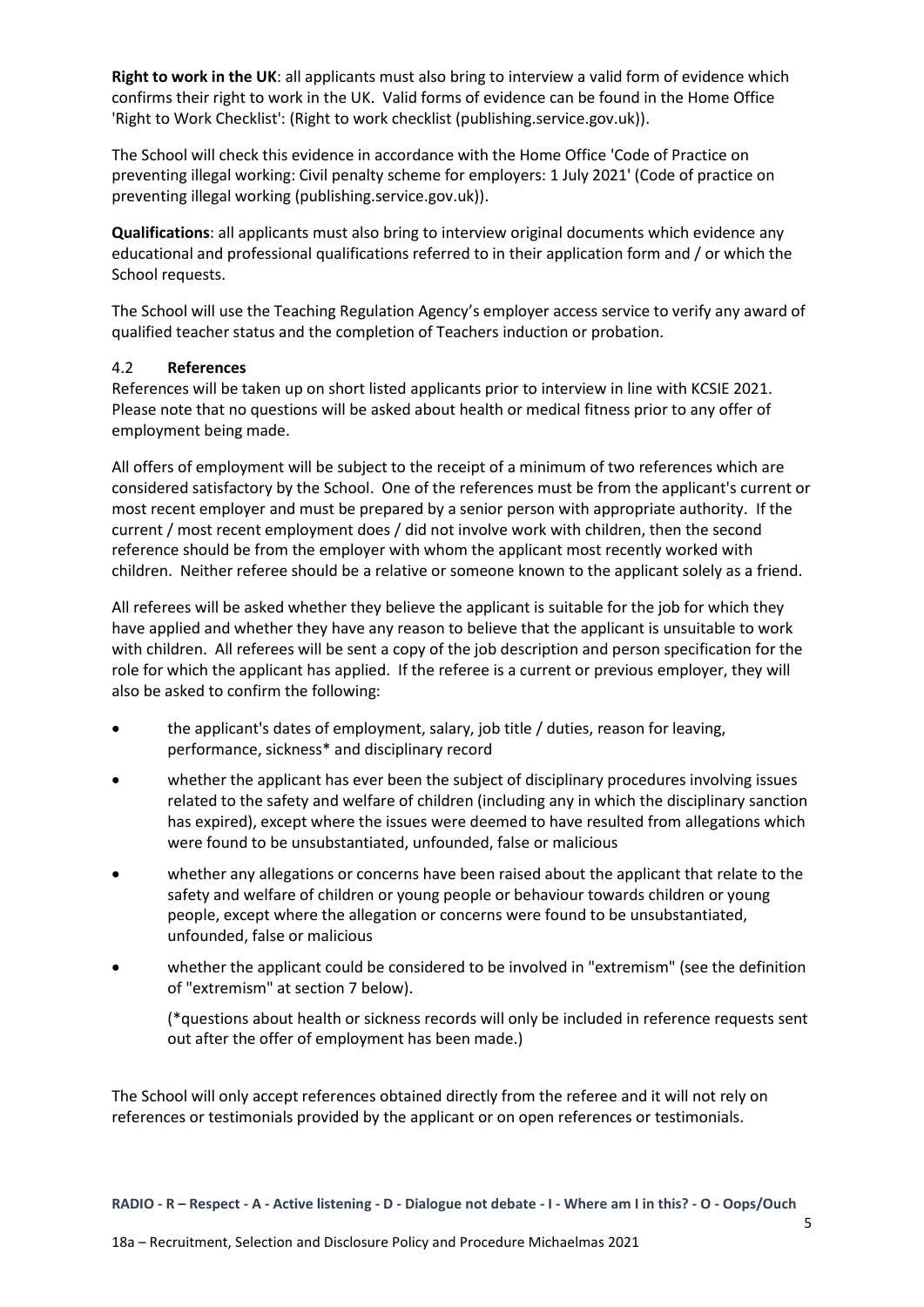The School will compare all references with any information given on the application form. Any discrepancies or inconsistencies in the information will be taken up with the applicant and the relevant referee before any appointment is confirmed.

Any discrepancies identified between the reference and the application form and/or the interview assessment form will be considered by the School. The applicant may be asked to provide further information or clarification before an appointment can be confirmed.

If factual references are received i.e. those which contain limited information such as job title and dates of employment, this will not necessarily disadvantage an applicant although additional references may be sought before an appointment can be confirmed.

The School may at its discretion make telephone contact with any referee to verify the details of the written reference provided and to confirm that electronic references originate from a legitimate source.

The School treats all references given or received as confidential which means that the applicant will not usually be provided with a copy.

#### **All references received from a school must be countersigned by the Head of that school and will confirm that the record relating to disciplinary investigations is accurate**.

All internal candidates who apply for a new role at the School will have their application assessed in accordance with this procedure. References may be taken up on internal candidates as part of the application process and can be provided by colleagues as the School will be the most recent employer and will previously have taken up references from past employers.

#### 4.3 **Criminal records checks**

Prior to 29 May 2013 an enhanced disclosure contained details of all convictions on record (including those which are defined as "spent" under the Rehabilitation of Offenders Act 1974) together with details of any cautions, reprimands or warnings held on the Police National Computer. It could also contain non-conviction information from local police records which a chief police officer considered relevant to the role applied for at the School.

### <span id="page-5-0"></span>4.3.1 **DBS filtering rules**

With effect from 29 May 2013 the DBS commenced the filtering and removal of certain specified information relating to old and minor criminal offences from all criminal records disclosures. The filtering rules developed by the DBS and the Home Office designate certain spent convictions and cautions as "protected". "Protected" convictions and cautions are not included in a DBS certificate and job applicants are not required to disclose them during the recruitment process. It is unlawful for an employer to take into account a conviction or caution that should not have been disclosed. If a protected conviction or caution is inadvertently disclosed to the School during the recruitment process it must be disregarded when making a recruitment decision.

A conviction will always be disclosable if it was imposed for a "specified offence" committed at any age. A caution issued for a "specified offence" committed over the age of 18 will always be disclosable. However, a caution issued for a "specified offence" committed under the age of 18 is never disclosable. "Specified offences" are usually of a serious violent or sexual nature, or are relevant for safeguarding children and vulnerable adults. The list of "specified offences" can be found at:

#### [https://www.gov.uk/government/publications/dbs-list-of-offences-that-will-never-be](https://www.gov.uk/government/publications/dbs-list-of-offences-that-will-never-be-filtered-from-a-criminal-record-check)[filtered-from-a-criminal-record-check](https://www.gov.uk/government/publications/dbs-list-of-offences-that-will-never-be-filtered-from-a-criminal-record-check)

The filtering rules have recently been updated and work as follows: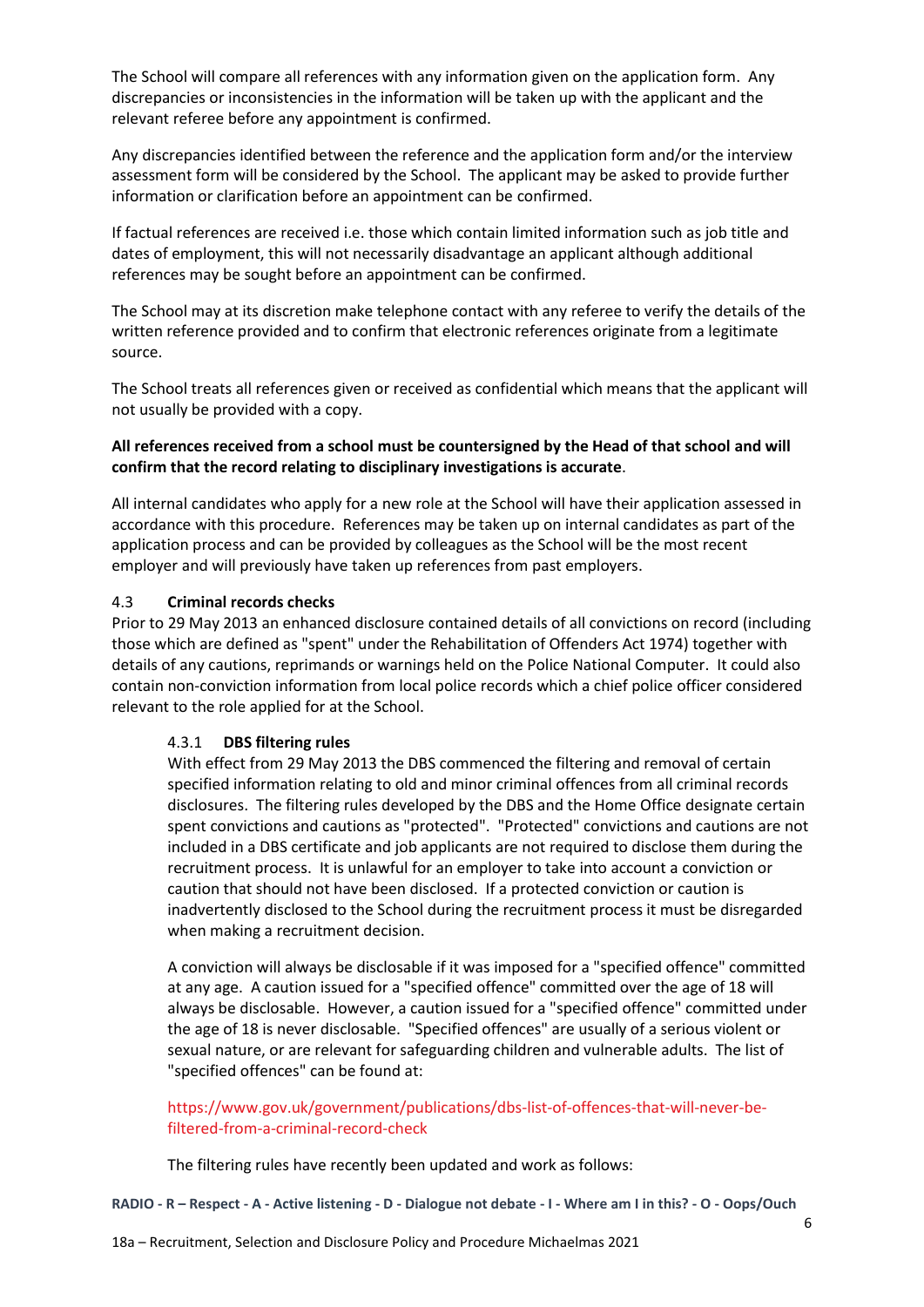#### **For those aged 18 or over at the time of an offence**

A spent criminal conviction for an offence committed in the United Kingdom when a person was over the age of 18 will not be disclosed in a DBS certificate (and does not have to be disclosed by the job applicant) if:

- (a) eleven years have elapsed since the date of the conviction;
- (b) it did not result in a custodial sentence; and
- (c) it was not imposed for a "specified offence".

A spent caution for an offence committed when a person was over the age of 18 will not be disclosed in a DBS certificate (and does not have to be disclosed by a job applicant) if:

- (a) six years have elapsed since the date it was issued; and
- (b) it was not issued for a "specified offence".

### **For those aged under 18 at the time of an offence**

A spent conviction for an offence committed when a person was under the age of 18 will not be disclosed in a DBS certificate (and does not have to be disclosed by a job applicant) if:

- (a) five and a half years have elapsed since the date of the conviction;
- (b) it did not result in a custodial sentence; and
- (c) it was not imposed for a "specified offence".

A caution issued for an offence committed when a person was under the age of 18 will never be disclosed in a DBS certificate (and does not have to be disclosed by a job applicant).

### <span id="page-6-0"></span>4.3.2 **Regulated activity**

The School applies for an enhanced disclosure from the DBS and a check of the Children's Barred List (now known as an Enhanced Check for Regulated Activity) in respect of all positions at the School which amount to "regulated activity" as defined in the Safeguarding Vulnerable Groups Act 2006 (as amended). The purpose of carrying out an Enhanced Check for Regulated Activity is to identify whether an applicant is barred from working with children by inclusion on the Children's Barred List and to obtain other relevant suitability information. Any position undertaken at, or on behalf of the School will amount to "regulated activity" if it is carried out:

- (a) frequently, meaning once a week or more; or
- (b) overnight, meaning between 2.00 am and 6.00 am; or
- (c) satisfies the "period condition", meaning four times or more in a 30 day period; and
- (d) provides the opportunity for contact with children.

Roles which are carried out on an unpaid / voluntary basis will only amount to regulated activity if, in addition to the above, they are carried out on an unsupervised basis.

It is for the School to decide whether a role amounts to "regulated activity" taking into account all the relevant circumstances. However, nearly all posts at the School amount to regulated activity. Limited exceptions could include an administrative post undertaken on a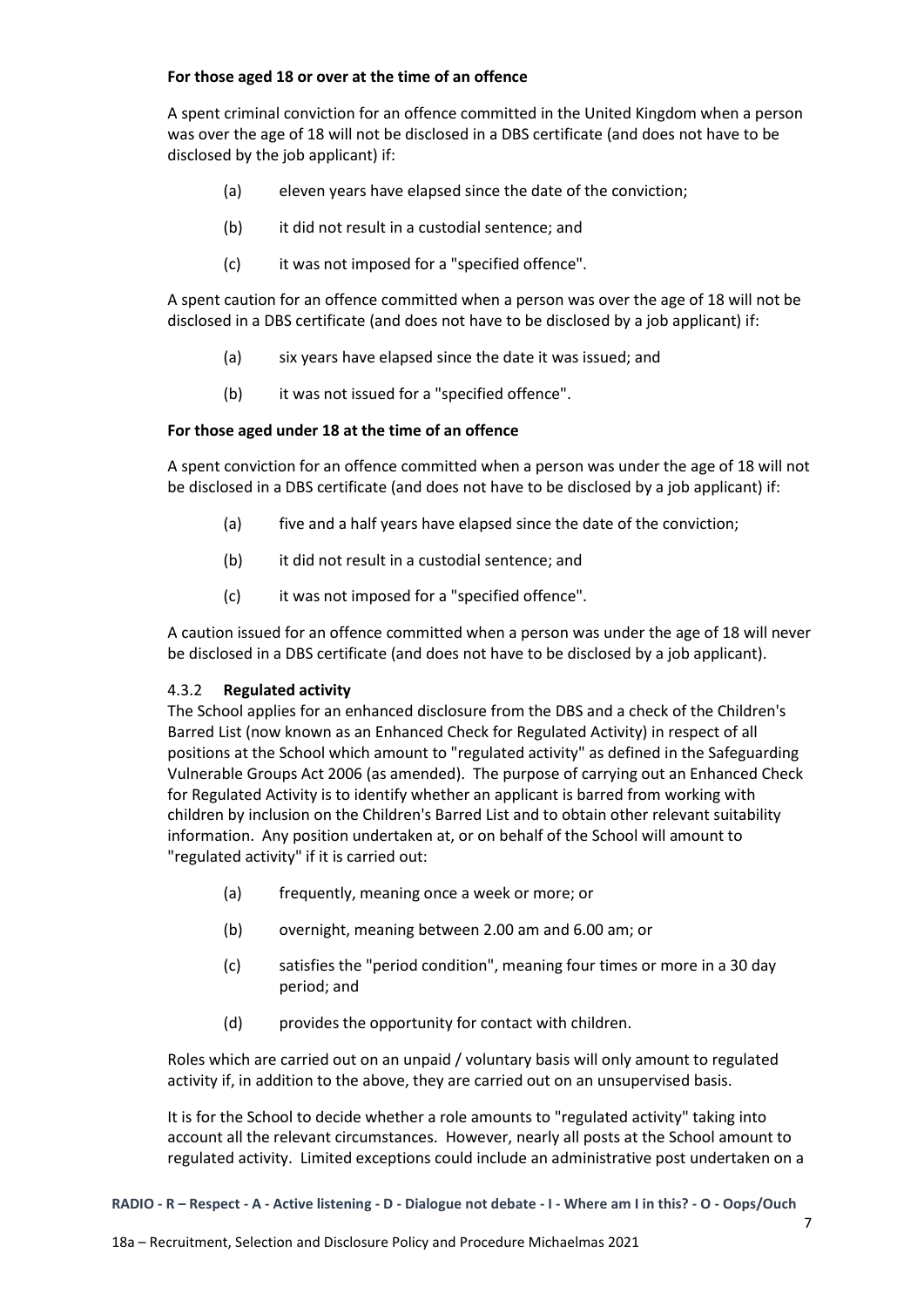temporary basis in the School office outside of term time or voluntary posts which are supervised.

#### 4.3.3 **The DBS disclosure certificate**

The DBS issues the DBS disclosure certificate to the subject of the check only, rather than to the School. It is a condition of employment with the School that the **original** disclosure certificate is provided to the School within two weeks of it being received by the applicant. Original certificates should not be sent by post. A convenient time and date for bringing the certificate into the School should be arranged with the HR Officer as soon as it has been received. Applicants who are unable to attend at the School to provide the certificate are required to send in a certified copy by post or email within two weeks of the original disclosure certificate being received. Certified copies must be sent to the HR Officer. Where a certified copy is sent, the original disclosure certificate must still be provided prior to the first day of work / on the first working day.

Employment will remain conditional upon the original certificate being provided and it being considered satisfactory by the School.

#### 4.3.4 **Starting work pending receipt of the DBS disclosure**

If there is a delay in receiving a DBS disclosure the Head has discretion to allow an individual to begin work pending receipt of the disclosure certificate. This will only be allowed if all other checks, including a clear check of the Children's Barred List (where the position amounts to regulated activity), have been completed and once appropriate supervision has been put in place. Appropriate supervision entails a weekly risk assessment which is signed off by the Head.

#### 4.3.5 **Starting work pending receipt of a Barred List check**

**If there is a delay in receiving a Barred List check the Head has discretion to allow an individual to begin work pending results. This will only be allowed if all other checks have been completed and once appropriate supervision has been put in place. Appropriate supervision entails a weekly risk assessment which is signed off by the Head.**

#### 4.3.6 **Applicants with periods of overseas residence**

DBS checks will still be requested for applicants with recent periods of overseas residence and those with little or no previous UK residence. The School will take into account the "DBS unusual addresses guide" in such circumstances.

For applicants who are living overseas, or who have lived overseas previously, obtaining a DBS certificate may be insufficient to establish their suitability to work at the School. In such cases the applicant will be required to provide additional information about their suitability from the country (or countries) in which they have lived. The School's policy is to request such information from each overseas country in which the applicant has lived for a period of three months or more in the previous five years.

When requesting such information the School has regard to relevant government guidance and will therefore always require the applicant to apply for a formal check from the country in question i.e. a criminal records check (or equivalent) or a certificate of good conduct.

The School recognises that formal checks are not available from some countries, that they can be significantly delayed or that a response may not be provided. In such circumstances the School will seek to obtain further information from the country in question, such as a reference from any employment undertaken in that country.

In addition, where an applicant for a teaching position has worked as a teacher outside of the UK, the School will ask the applicant to obtain from the professional regulating authority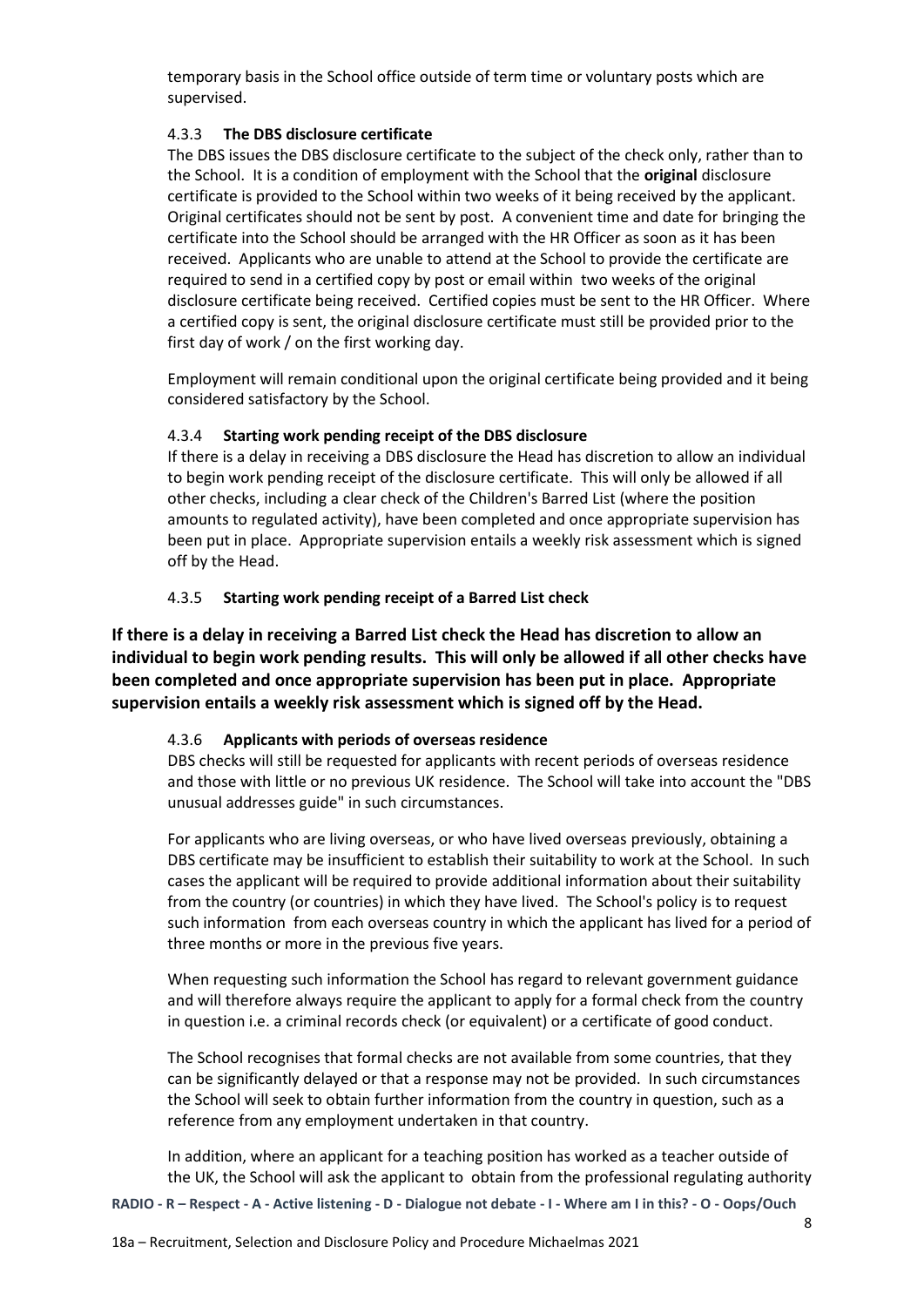of the teaching profession in each country in which they have worked as a teacher, evidence which confirms that they have not imposed any sanctions or restrictions on the applicant and that they are not aware of any reason why the applicant may be unsuitable to work as a teacher. The School will also ask shortlisted applicants (and their referees) to disclose whether they have ever been referred to, or are the subject of a sanction issued by, the regulator of the teaching profession in the countries in which they have carried out teaching work.

Sanctions and restrictions issued by the regulating authority of another country will not prevent a person from working as a teacher at the School. However, the School will take all relevant information into account in determining whether an applicant is suitable to work at the School.

The School may allow an applicant to commence work pending receipt of a formal check from a particular country if it has received a reference and/or letter of professional standing from that country and considers the applicant suitable to start work. A risk assessment will be completed in these circumstances and if deemed necessary appropriate steps will be taken to ensure the safety of children. Decisions on suitability will be based on all of the information that has been obtained during the recruitment process. Unless expressly waived by the School, continued employment will remain conditional upon the School being provided with the outcome of the formal check and it being considered satisfactory.

If no information is available from a particular country the School may allow an applicant to commence work if they are considered suitable based on all of the information that has been obtained during the recruitment process.

The School will take proportionate risk based decisions on a person's suitability in these circumstances. All suitability assessments must be documented and retained on file

If the formal check is delayed and the School is not satisfied about the applicant's suitability in the absence of that information, the applicant's proposed start date may be delayed until the formal check is received.

#### 4.4 **Prohibition from teaching check**

The School is required to check whether staff who carry out "teaching work" are prohibited from doing so. The School uses the Teaching Regulation Agency Employer Access Service to check whether successful applicants are the subject of a prohibition, or interim prohibition order issued by a professional conduct panel on behalf of the Teaching Regulation Agency.

In addition the School asks all shortlisted applicants to declare whether they have ever been referred to, or are the subject of a sanction, restriction or prohibition issued by, the Teaching Regulation Agency or other equivalent body in the UK.

Where an applicant is not currently prohibited from teaching but has been the subject of a referral to, or hearing before, the Teaching Regulation Agency (or other equivalent body), whether or not that resulted in the imposition of a sanction, or where a sanction has lapsed or been lifted, the School will consider whether the facts of the case render the applicant unsuitable to work at the School.

The School applies the definition of "teaching work" set out in the Teachers' Disciplinary (England) Regulations 2012, which state that the following activities amount to "teaching work":

- planning and preparing lessons and courses for pupils
- delivering lessons to pupils
- assessing the development, progress and attainment of pupils; and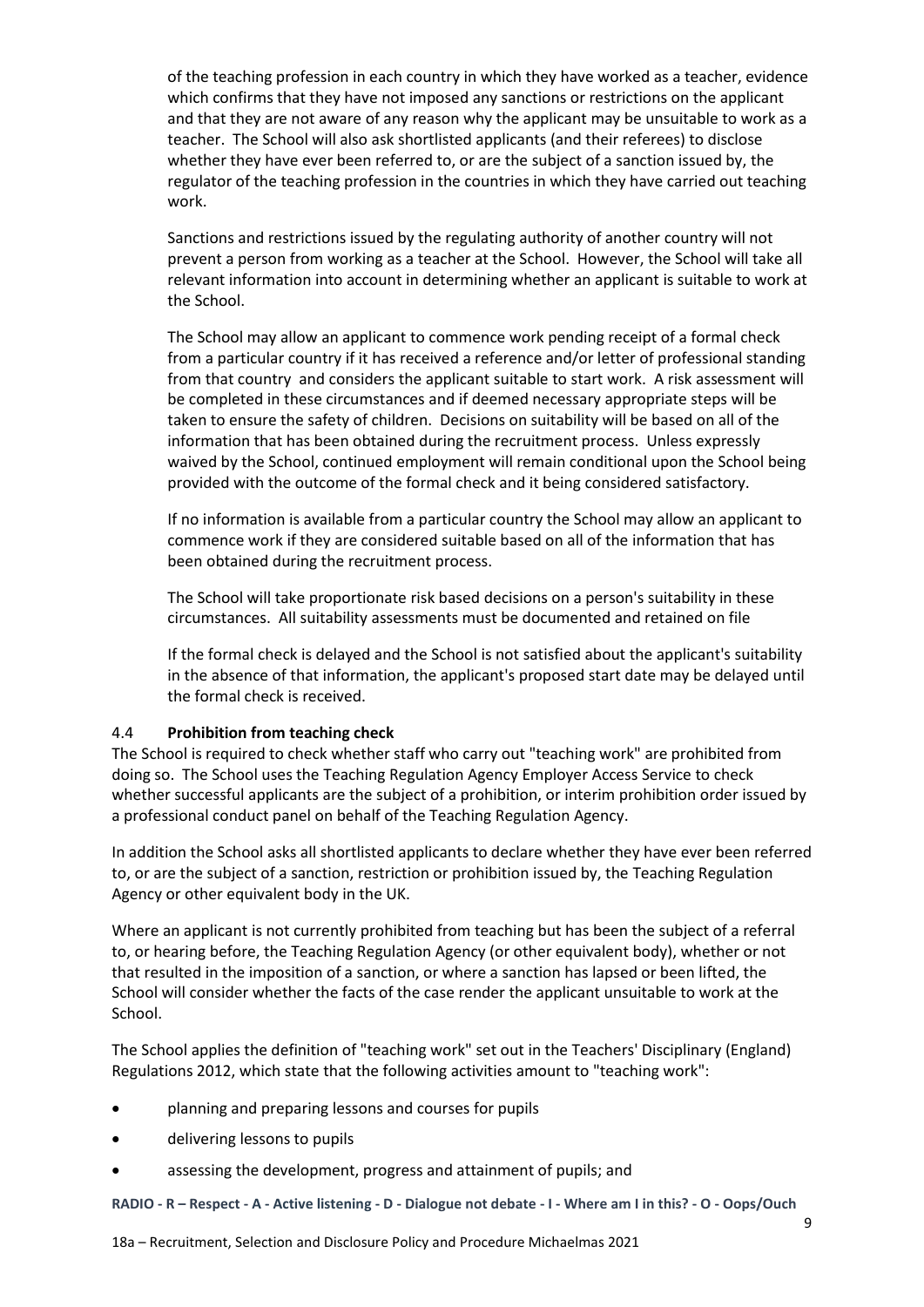• reporting on the development, progress and attainment of pupils.

The above activities do not amount to "teaching work" if they are supervised by a qualified teacher or other person nominated by the Head. If in any doubt or if the applicant has taught previously, or may teach in future, the check will be undertaken, including for sports coaches.

#### 4.5 **Prohibition from management check**

The School is required to check whether any applicant for a management position is subject to a direction under section 128 of the Education and Skills Act 2008 which prohibits, disqualifies or restricts them from being involved in the management of an independent school (a **section 128 direction**).

The School will carry out checks for section 128 directions when appointing applicants into management positions from both outside the School and by internal promotion.

This check applies to appointments to the following positions made on or after 12 August 2015:

- Head
- teaching posts on the senior leadership team
- teaching posts which carry a departmental head role; and
- support staff posts on the senior leadership team

The School will assess on a case by case basis whether the check should be carried out when appointments are made to teaching and support staff roles which carry additional responsibilities.

All individuals who are appointed to the governing body will be subject to a section 128 direction check.

The relevant information is contained in the enhanced DBS disclosure certificate (which the School obtains for all posts at the School that amount to regulated activity). It can also be obtained through the Teaching Regulation Agency Teacher Services system. The School will use either, or both, methods to obtain this information.

In addition the School asks all shortlisted applicants to declare whether they have ever been the subject of a referral to the Department for Education, or are subject to a section 128 direction or any other sanction which prohibits, disqualifies or restricts them from being involved in the management of an independent school.

Where an applicant is not currently prohibited from management but has been the subject of a referral to, or hearing before, the Department for Education or other appropriate body, whether or not that resulted in the imposition of a section 128 direction or other sanction, or where a section 128 direction or other sanction has lapsed or been lifted, the School will consider whether the facts of the case render the applicant unsuitable to work at the School.

#### <span id="page-9-0"></span>4.6 **Disqualification from acting as a charity trustee or senior manager**

#### 4.6.1 **Background**

Under the Charities Act 2011 it is a criminal offence for a person to act as a trustee or senior manager of a charity when disqualified from doing so. The Charities Act 2011 sets out the grounds on which a person can be disqualified from acting as a trustee or senior manager. These include various spent and unspent criminal offences and other sanctions.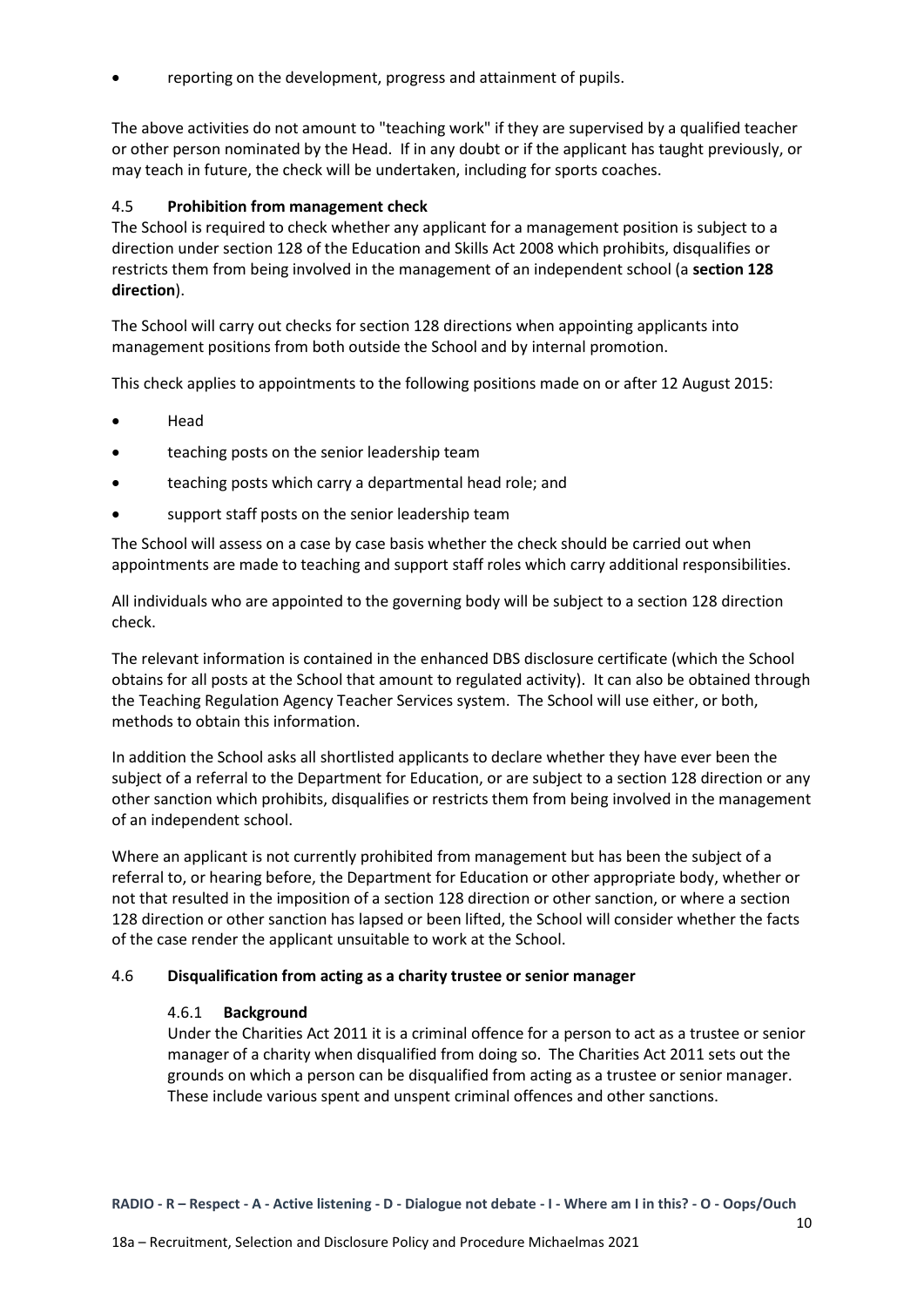#### 4.6.2 **Who is covered**

A person is considered to be a charity trustee if they are one of the people who have general control and management of the administration of the charity. In an independent school the trustees will typically be the governors of the school.

Senior managers include those employees who report directly to the charity trustees or have responsibility for the overall management and control of the charity's finances. At the School the disqualification rules will be applicable to all governors, the Head / Principal, Bursar and potentially other senior staff who report directly to the governors.

There is no single list or register that covers all of the disqualification criteria and the School therefore adopts a pragmatic approach to checking whether a person is disqualified. This is achieved by the use of a self-declaration form and the checking of relevant publically accessible registers.

#### 4.6.3 **Self-declaration**

All those who are covered by the disqualification rules are required to complete a self-declaration form to confirm whether, to the best of their knowledge, they are subject to any of the disqualification criteria.

A failure to disclose relevant information, or the provision of false information, which subsequently comes to the School's attention may result in the termination of an appointment as a governor or senior manager or the withdrawal of an offer of employment and may also amount to a criminal offence.

All those who are required to complete a self-declaration form are also under an ongoing duty to inform the School if there is a change in their circumstances that results or may result in them becoming disqualified from acting as a governor or senior manager.

#### 4.6.4 **Checks by the School**

To ensure that it has accurate and up to date information the School will also check the following registers in respect of each governor and senior manager who is already in post or is appointed in future:

- (a) the Bankruptcy and Insolvency Register;
- (b) the register of disqualified directors maintained by Companies House; and
- (c) and the register of persons who have been removed as a charity trustee.

#### 4.6.5 **Waiver**

A person who discloses that one or more of the disqualification criteria is applicable to them may apply to the Charity Commission for a waiver of the disqualification.

The School may at its absolute discretion withdraw an offer of employment for a senior manager or cease or terminate an appointment to the governing body if a waiver application becomes necessary or is rejected by the Charity Commission. The School is under no obligation to await the outcome of a Charity Commission waiver application before taking such action.

### <span id="page-10-0"></span>4.7 **Childcare disqualification**

The Childcare Act 2006 (**Act**) and the Childcare (Disqualification) and Childcare (Early Years Provision Free of Charge) (Extended Entitlement) (Amendment) Regulations 2018 (**Regulations**) state that it is an offence for the School to employ anyone in connection with our early years provision (**EYP**) or later years provision (**LYP**) who is disqualified, or for a disqualified person to be directly involved in the management of EYP or LYP.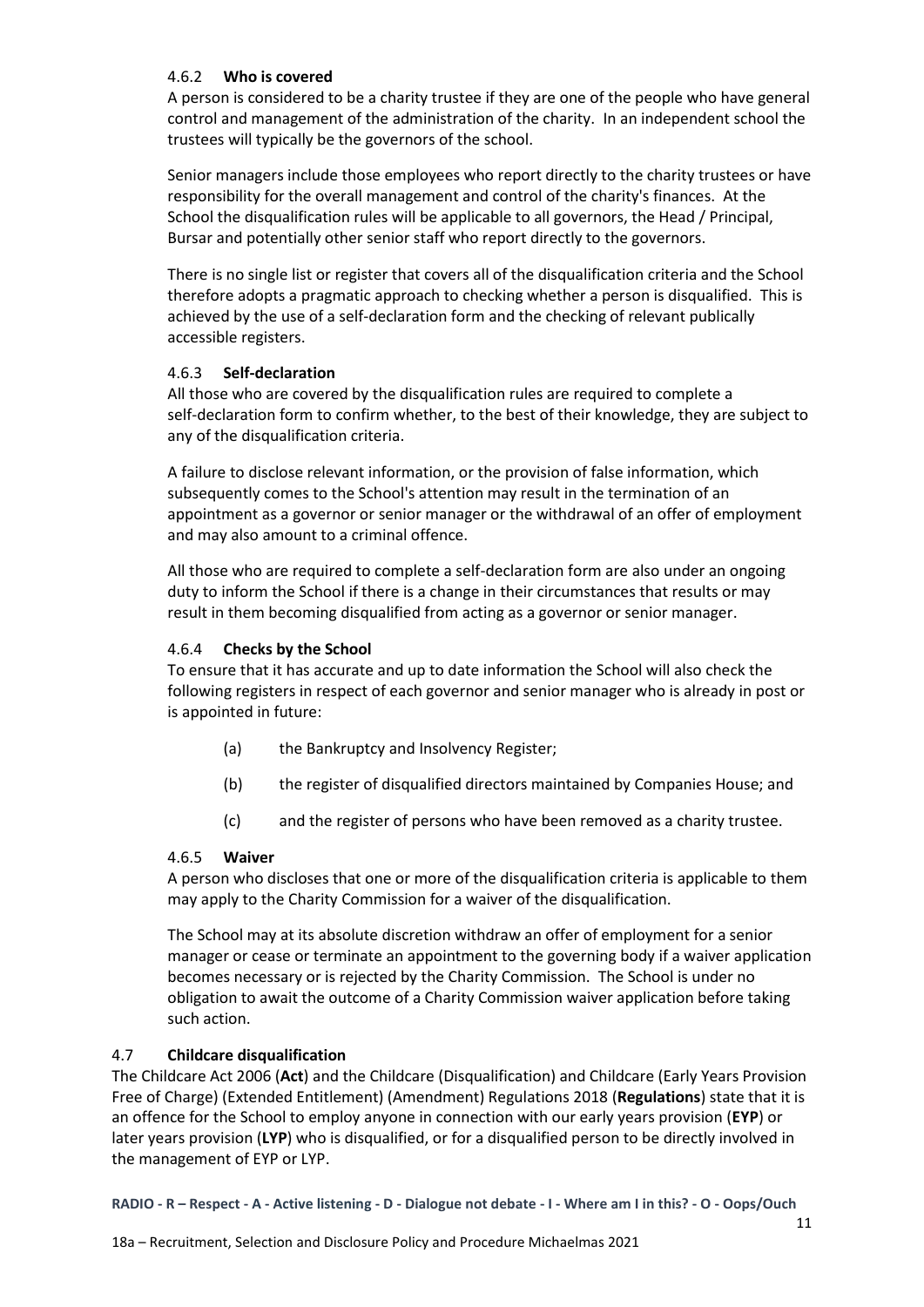#### 4.7.1 **Definitions**

- (a) EYP includes usual school activities and any other supervised activity for a child up to 1 September after the child's 5th birthday, which takes place on the school premises during or outside of the normal school day;
- (b) LYP includes provision for children not in EYP and under the age of 8 which takes place on school premises outside of the normal school day, including, for example breakfast clubs, after school clubs and holiday clubs. It does not include extended school hours for co-curricular activities such as sports activities.

DUCA states that only those individuals who are employed directly to provide childcare are covered by the Regulations. "Childcare" means any form of care for a child, which includes education and any other supervised activity for a child who is aged 5 or under. "Childcare" in LYP does not include education during school hours but does cover before and after school clubs.

### 4.7.2 **Relevant roles**

Roles which will be covered by the Regulations are teaching and teaching assistant positions in EYP, and those which involve the supervision of under 8s in LYP. Those who are directly involved in the management of EYP and LYP include the Head, and may also include other members of the leadership team as well as those involved in the day to day management of EYP or LYP at the School.

DUCA contains an express statement that cleaners, drivers, transport escorts, catering and office staff are not covered by the Regulations.

Some roles at the School may involve the provision of childcare in EYP or LYP on an occasional basis. They will not automatically be within the scope of the Regulations and the School will therefore consider whether they do on a case by case basis. The Regulations only apply to a limited number of roles within the School but do extend beyond employees to governors and volunteers who carry out relevant work in EYP or LYP.

### 4.7.3 **Grounds for disqualification**

The grounds on which a person will be disqualified from working in connection with EYP or LYP are set out in the Regulations. They are not only that a person is barred from working with children (by inclusion on the Children's Barred List) but also include:

- (a) having been cautioned (after 6 April 2007) for, or convicted of, certain criminal offences including violent and sexual criminal offences against children and adults whether committed in the United Kingdom or overseas;
- (b) various grounds relating to the care of children, including where an order is made in respect of a child under the person's care;
- (c) having been refused registration for the provision of childcare (including nurseries, day care and child minding or other childcare), having been disqualified from any such registration or having had that registration cancelled;
- (d) having been refused an application for registration of a children's home or having had any such registration cancelled; or
- (e) having been prohibited, restricted or disqualified from private fostering.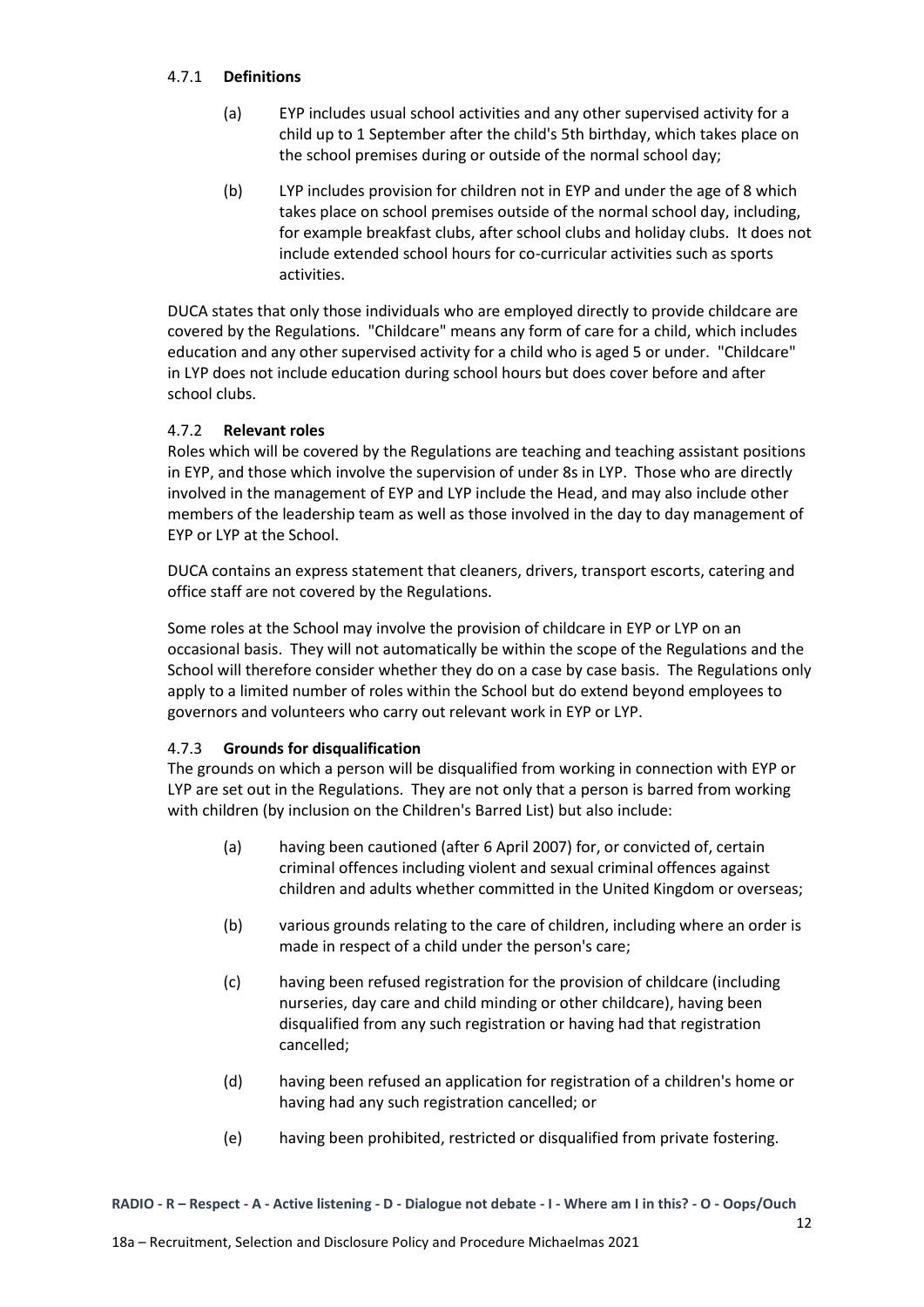#### 4.7.4 **Self-declaration form**

All applicants to whom an offer of employment is made to carry out a relevant role in EYP or LYP will be required to complete a self-declaration form confirming whether they meet any of the criteria for disqualification under the Regulations.

The School will decide whether a role is relevant and within the scope of EYP or LYP by having regard to the guidance in DUCA. Employment with the School in any relevant role will be conditional upon completion of the self-declaration form and upon the applicant not being disqualified.

The School cannot permit any person who is currently disqualified to start work in a relevant role. The School also reserves the right at its absolute discretion to withdraw an offer of employment if, in the opinion of the School, any information disclosed in the self-declaration form renders that person unsuitable to work at the School.

Applicants who have any criminal records information to disclose about themselves must also provide the following information:

- (a) details of the order, restriction, conviction or caution and the date that this was made;
- (b) the relevant court or body and the sentence, if any, which was imposed; and
- (c) a copy of the relevant order or conviction.

**Applicants are not required to disclose a caution or conviction for an offence committed in the United Kingdom if it has been filtered in accordance with the DBS filtering rules (see section [4.3.1](#page-5-0) above).**

**For the avoidance of doubt the School does not require applicants to request any criminal records information directly from the DBS. The School only requires applicants to provide relevant information about themselves "to the best of their knowledge".**

#### 4.7.5 **Waiver of a disqualification**

A person who discloses information which appears to disqualify them from working in a relevant role may apply to Ofsted for a waiver of the disqualification. The School may withdraw an offer of employment at its absolute discretion and is under no obligation to await the outcome of an Ofsted waiver application. If a waiver application is rejected the School will withdraw the conditional offer of employment.

#### 4.7.6 **Retention of disqualification information**

The School will securely destroy any information which is provided by an applicant which is not relevant to the childcare disqualification requirements as soon as it is established that it is not relevant. Where a person appointed to a role at the School is found to be disqualified the School will retain any relevant information only for the period it takes for a waiver application to be heard and the decision communicated to the School, after which it will be securely destroyed.

### 4.7.7 **Continuing duty to disclose change in circumstances**

After making this declaration staff in a relevant role are under an on-going duty to inform the School if their circumstances change in a way which would mean they subsequently meet any of the criteria for disqualification. Any failure to disclose relevant information now, or of a future change in circumstances, will be treated as a serious disciplinary matter and may lead to the withdrawal of a job offer or dismissal for gross misconduct.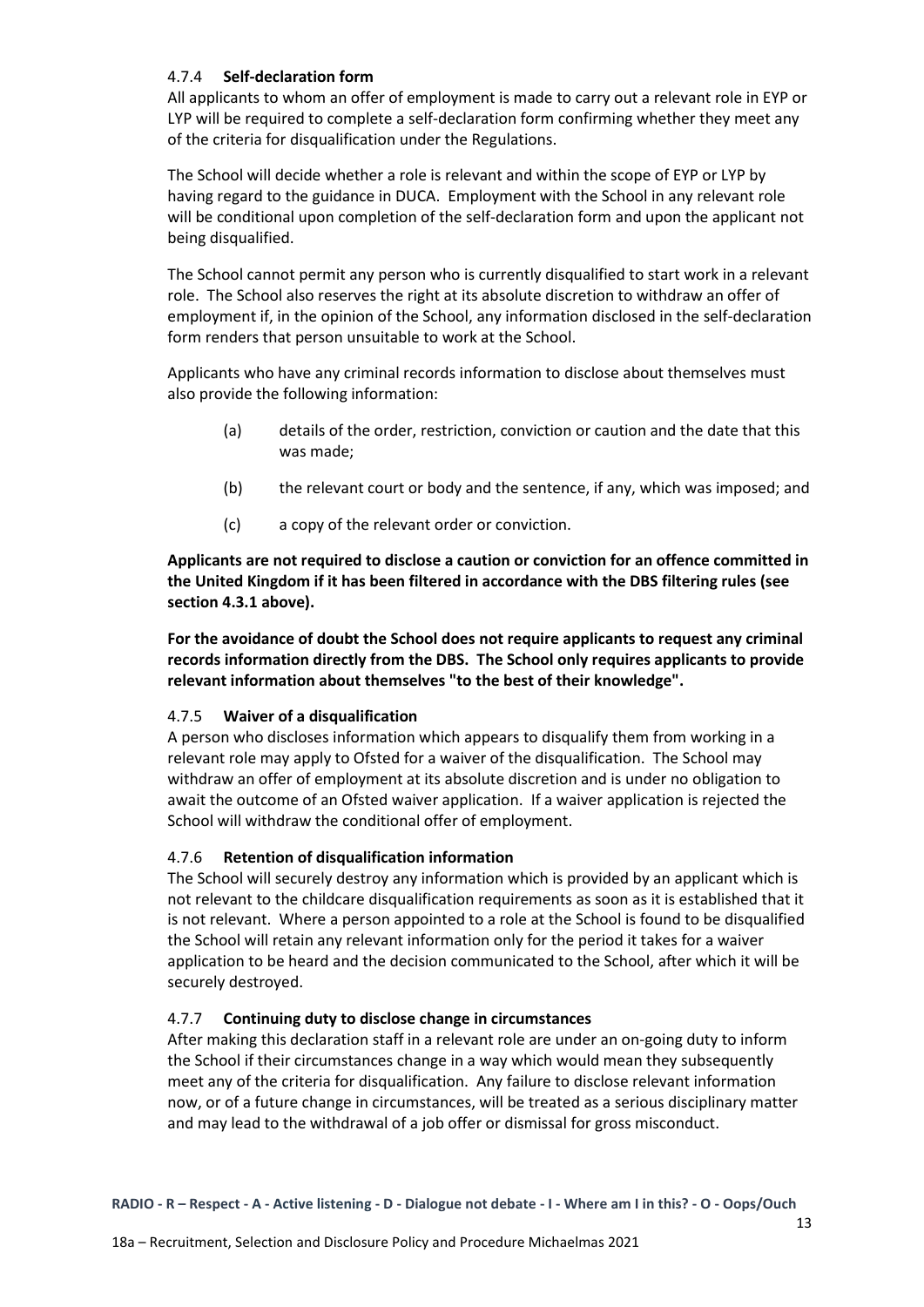### <span id="page-13-0"></span>4.8 **Medical fitness**

The School is legally required to verify the medical fitness of anyone to be appointed to a post at the School, after an offer of employment has been made but before the appointment can be confirmed.

Successful applicants will be required to sign a declaration of medical fitness confirming that there are no reasons, on grounds of mental or physical health, why they should not be able to discharge the responsibilities required by the role. If an applicant prefers to discuss this with the School instead, or to attend an occupational health assessment to consider their fitness for the role, they should contact the HR Officer so that appropriate arrangements can be made.

The School is aware of its duties under the Equality Act 2010. No job offer will be withdrawn without first consulting with the applicant, obtaining medical evidence, considering reasonable adjustments and suitable alternative employment.

### 5 **Contractors and agency staff**

The School must complete the same checks for contractors and their employees) undertaking regulated activity at the School as it does for its own employees. The School requires written confirmation from the contractor that it has completed these checks on all of those individuals whom it intends will work at the School before any such individual can commence work at the School. The school will confirm the identity of individuals upon arrival at the school.

Agencies who supply staff to the School must also complete the pre-employment checks which the School would otherwise complete for its staff. Again, the School requires written confirmation that these checks have been completed before an individual can commence work at the School.

The School will independently verify the identity of individuals supplied by contractors or an agency in accordance with sectio[n 4.1](#page-3-0) above and requires the provision of the DBS disclosure certificate, and when required a barred list check, before those individuals can commence work at the School.

### 6 **Volunteers**

The School will request an enhanced DBS disclosure and Children's Barred List information on all volunteers undertaking regulated activity with pupils at or on behalf of the School (the definition of regulated activity set out in sectio[n 4.3.2](#page-6-0) above will be applied to all volunteers).

The School will request an enhanced DBS disclosure without Children's Barred List information on all volunteers who do not undertake regulated activity. This is likely to be because their volunteering duties are subject to regular, day to day supervision by a fully checked member of staff or by a volunteer who the School has deemed appropriate to supervise and ensure the safety of those pupils in their care.

Under no circumstances will the School permit an unchecked volunteer to have unsupervised contact with pupils.

It is the School's policy that a new DBS certificate is required for volunteers who will engage in regulated activity but who have not been involved in any activities with the School for three consecutive months or more. Those volunteers who are likely to be involved in activities with the School on a regular basis may be required to sign up to the DBS update service as this permits the School to obtain up to date criminal records information without delay prior to each new activity in which a volunteer participates.

In addition the School will seek to obtain such further suitability information about a volunteer as it considers appropriate in the circumstances. This may include (but is not limited to the following):

- formal or informal information provided by staff, parents and other volunteers
- character references from the volunteer's place of work or any other relevant source; and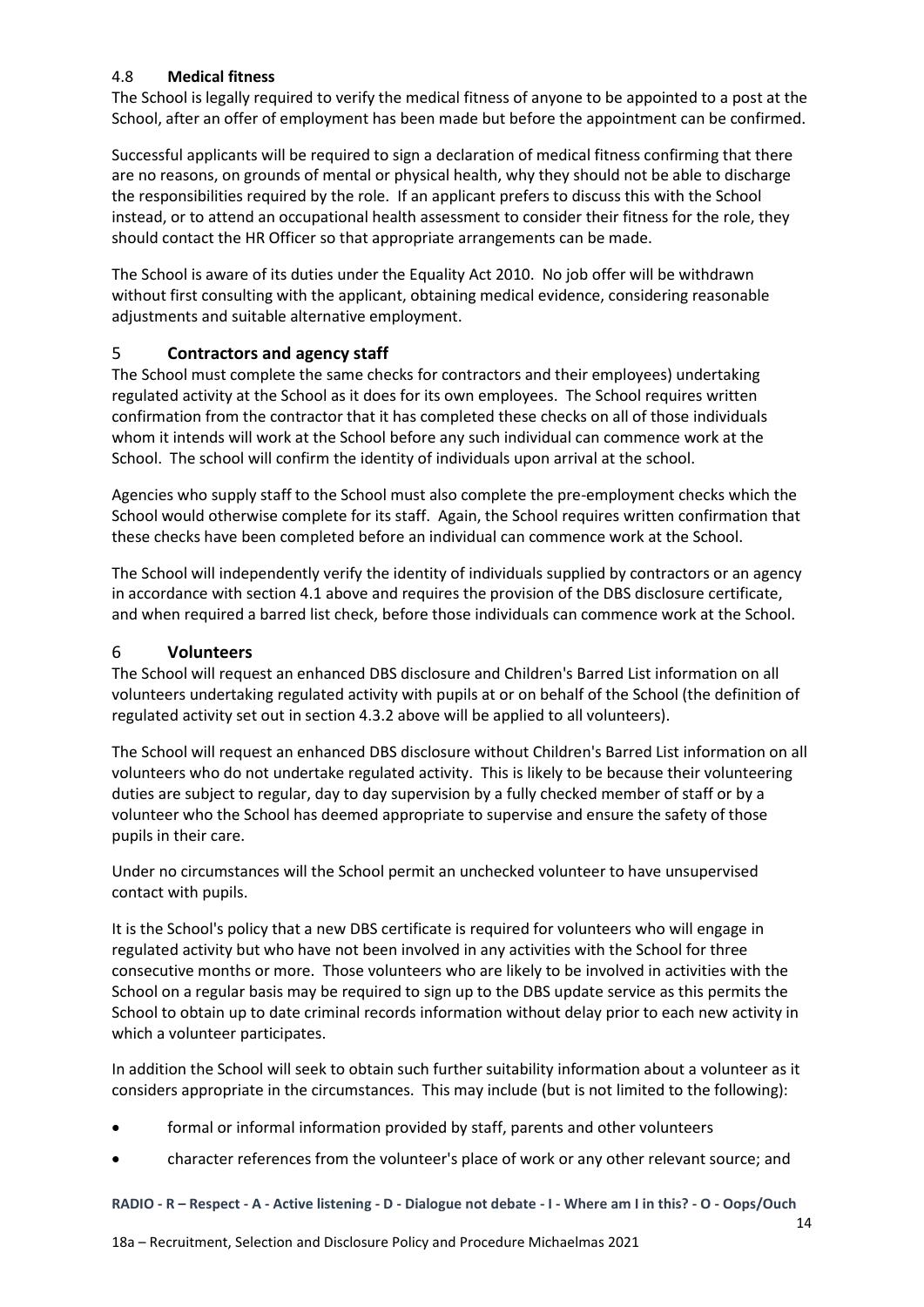an informal safer recruitment interview.

## <span id="page-14-0"></span>7 **Visiting speakers and the Prevent Duty**

The Prevent Duty Guidance requires the School to have clear protocols for ensuring that any visiting speakers, whether invited by staff or by pupils, are suitable and appropriately supervised.

The School is not permitted to obtain a DBS disclosure or Children's Barred List information on any visiting speaker who does not engage in regulated activity at the School or perform any other regular duties for or on behalf of the School.

All visiting speakers will be subject to the School's Visiting Speakers Policy. This will include signing in and out at Reception, the wearing of a visitor's badge at all times and being escorted by a fully vetted member of staff between appointments.

The School will also obtain such formal or informal background information about a visiting speaker as is reasonable in the circumstances to decide whether to invite and / or permit a speaker to attend the School. In doing so the School will always have regard to the Visiting Speakers Policy, the Prevent Duty Guidance and the definition of "extremism" set out in KCSIE which states:

"*"Extremism" is vocal or active opposition to fundamental British values, including democracy, the rule of law, individual liberty and mutual respect and tolerance of different faiths and beliefs. We also include in our definition of extremism calls for the death of members of our armed forces, whether in this country or overseas. Terrorist groups very often draw on extremist ideas developed by extremist organisations.*"

In fulfilling its Prevent Duty obligations the School does not discriminate on the grounds of race, colour, nationality, ethnic or national origin, religion or religious belief, sex or sexual orientation, marital or civil partner status, gender reassignment, disability or age.

### 8 **Policy on recruitment of ex-offenders**

### 8.1 **Background**

The School will not unfairly discriminate against any applicant for employment on the basis of conviction or other details disclosed. The School makes appointment decisions on the basis of merit and ability. If an applicant has a criminal record this will not automatically bar them from employment with the School. Each case will be decided on its merits in accordance with the objective assessment criteria set out in paragraph [8.2](#page-15-0) below.

All positions within the School are exempt from the provisions of the Rehabilitation of Offenders Act 1974. All applicants must therefore declare all previous convictions and cautions, including those which would normally be considered "spent" except those received for an offence committed in the United Kingdom if it has been filtered in accordance with the DBS filtering rules (see section [4.3.1](#page-5-0) above).

A failure to disclose a previous conviction (which should be declared) may lead to an application being rejected or, if the failure to disclose is discovered after employment has started, may lead to summary dismissal on the grounds of gross misconduct. A failure to disclose a previous conviction may also amount to a criminal offence.

It is unlawful for the School to employ anyone who is barred from working with children. It is a criminal offence for any person who is barred from working with children to apply for a position at the School. The School will make a report to the police and / or the DBS if:

- it receives an application from a barred person
- it is provided with false information in, or in support of an applicant's application; or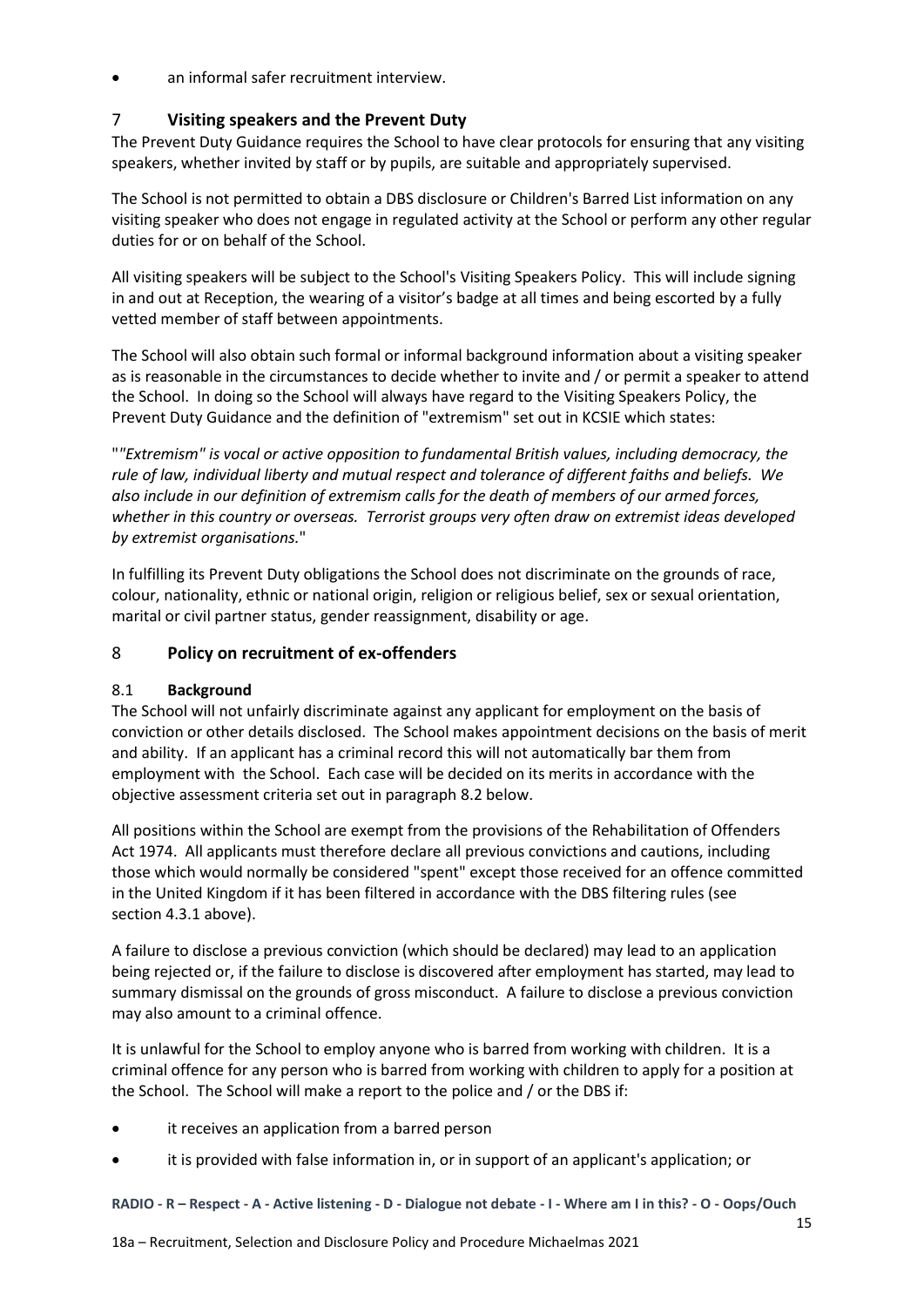it has serious concerns about an applicant's suitability to work with children.

## <span id="page-15-0"></span>8.2 **Assessment criteria**

In the event that relevant information (whether in relation to previous convictions or otherwise) is volunteered by an applicant during the recruitment process or obtained through a disclosure check, the School will consider the following factors before reaching a recruitment decision:

- whether the conviction or other matter revealed is relevant to the position in question
- the seriousness of any offence or other matter revealed
- the length of time since the offence or other matter occurred
- whether the applicant has a pattern of offending behaviour or other relevant matters
- whether the applicant's circumstances have changed since the offending behaviour or other relevant matters; and
- the circumstances surrounding the offence and the explanation(s) offered by the applicant.

If the post involves regular contact with children, it is the School's normal policy to consider it a high risk to employ anyone who has been convicted at any time of any the following offences:

- murder, manslaughter, rape, other serious sexual offences, grievous bodily harm or other serious acts of violence; or
- serious class A drug related offences, robbery, burglary, theft, deception or fraud.

If the post involves access to money or budget responsibility, it is the School's normal policy to consider it a high risk to employ anyone who has been convicted at any time of robbery, burglary, theft, deception or fraud.

If the post involves some driving responsibilities, it is the School's normal policy to consider it a high risk to employ anyone who has been convicted of drink driving within the last ten years.

### 8.3 **Assessment procedure**

In the event that relevant information (whether in relation to previous convictions or otherwise) is volunteered by an applicant during the recruitment process or obtained through a disclosure check, the School will carry out a risk assessment by reference to the criteria set out above. The assessment form must be signed by the Bursar and the Head of the School before a position is offered or confirmed.

If an applicant wishes to dispute any information contained in a disclosure, they may do so by contacting the DBS. In cases where the applicant would otherwise be offered a position were it not for the disputed information, the School may, where practicable and at its discretion, defer a final decision about the appointment until the applicant has had a reasonable opportunity to challenge the disclosure information.

### 8.4 **Retention and security of disclosure information**

The School's policy is to observe the guidance issued or supported by the DBS on the use of disclosure information.

### 9 **Whistleblowing and exit interviews**

All staff are expected and encouraged to raise concerns they have, whether related to the safeguarding and welfare of pupils, the conduct of staff or other matters, during the course of their employment in accordance with the School's polices (including the Whistleblowing Policy, the Safeguarding Policy and the Staff Code of Conduct). All staff receive training so that they understand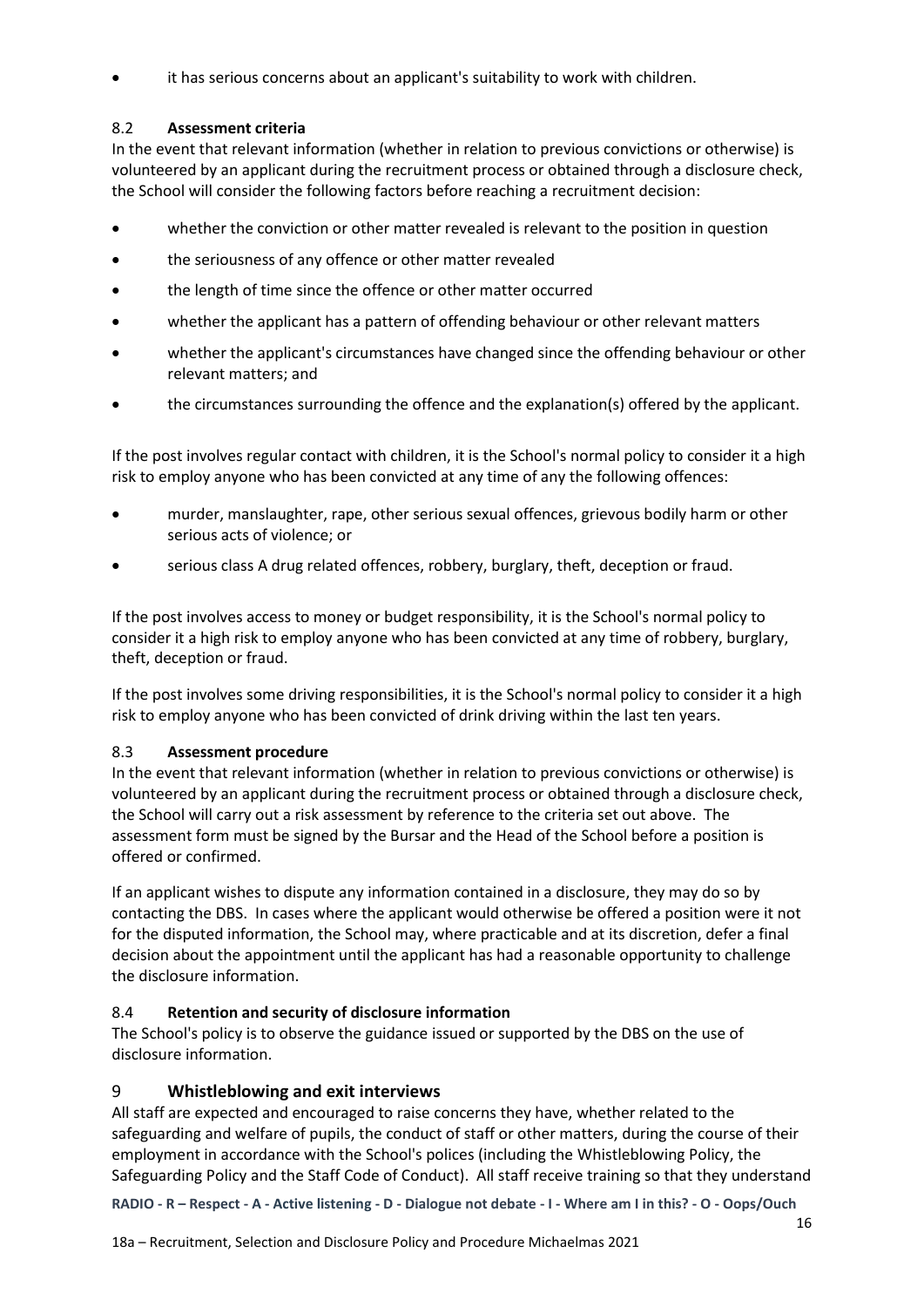the School's expectations. Safeguarding children is at the centre of the School's culture and is accordingly considered formally during staff performance development reviews and appraisal and finally at an exit interview which is held with all leavers.

### 10 **Referrals to the DBS and Teaching Regulation Agency**

This policy is primarily concerned with the promotion and practice of safer recruitment. However, applicants should also be aware that the School has legal responsibilities to fulfil when employment comes to an end. In particular, the School has a legal duty to make a referral to the DBS where:

- an individual has applied for a position at the School despite being barred from working with children; and / or
- an individual has been removed by the School from working in regulated activity (whether paid or unpaid), or has resigned prior to being removed, because they have harmed, or pose a risk of harm to, a child.

The DBS will consider whether to impose sanctions on that individual which may restrict or prevent them from working with children in future.

In addition, if a teacher is dismissed because they are found to have committed serious misconduct, or they have breached the Teachers' Standards, or they resign prior to dismissal on such grounds, the School will make a referral to the Teaching Regulation Agency.

The Teaching Regulation Agency will consider whether to impose a prohibition from teaching order.

### 11 **Queries**

If an applicant has any queries on how to apply for a post at the School they should contact the HR Officer.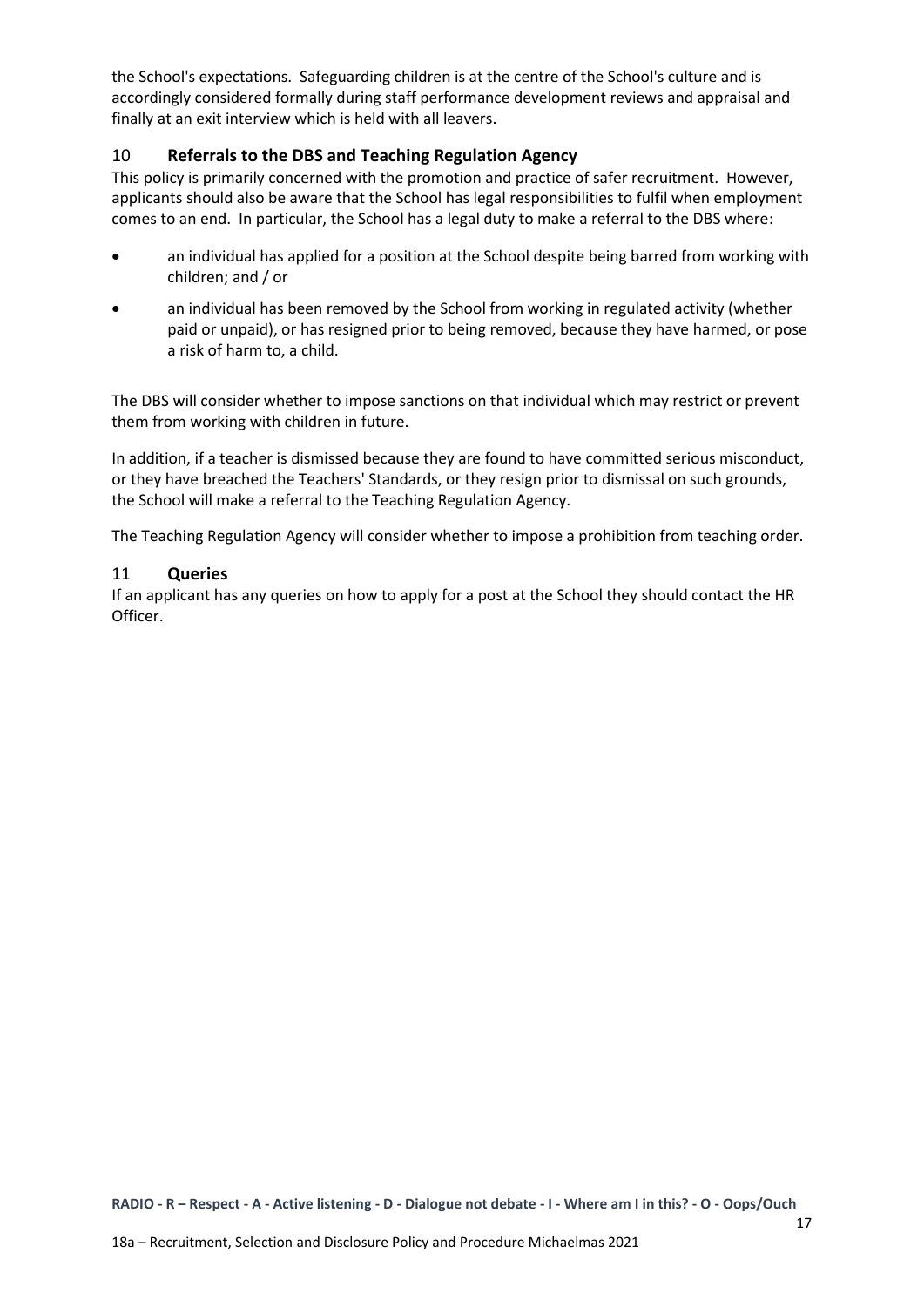#### <span id="page-17-0"></span>**Group 1: primary identity documents**

- current valid passport
- biometric residence permit (UK)
- current driving licence photocard full or provisional (UK / Isle of Man and Channel Islands)
- birth certificate issued within 12 months of birth (UK, Isle of Man and Channel Islands including those issued by UK authorities overseas, such as Embassies, High Commissions and HM Forces)
- adoption certificate (UK and Channel Islands)

#### **Group 2a: trusted government documents**

- current driving licence: photocard full or provisional (all countries outside the UK excluding Isle of Man and Channel Islands)
- current driving licence: paper version if issued before 1998 full or provisional (UK / Isle of Man and Channel Islands)
- birth certificate issued after time of birth (UK, Isle of Man and Channel Islands)
- marriage / civil partnership certificate (UK and Channel Islands)
- immigration document, visa or work permit (issued by a country outside the UK. Valid only for roles whereby the applicant is living and working outside of the UK. Visa / permit must relate to the non-UK country in which the role is based)
- HM Forces ID card (UK)
- fire arms licence (UK, Channel Islands and Isle of Man)

All driving licences must be valid.